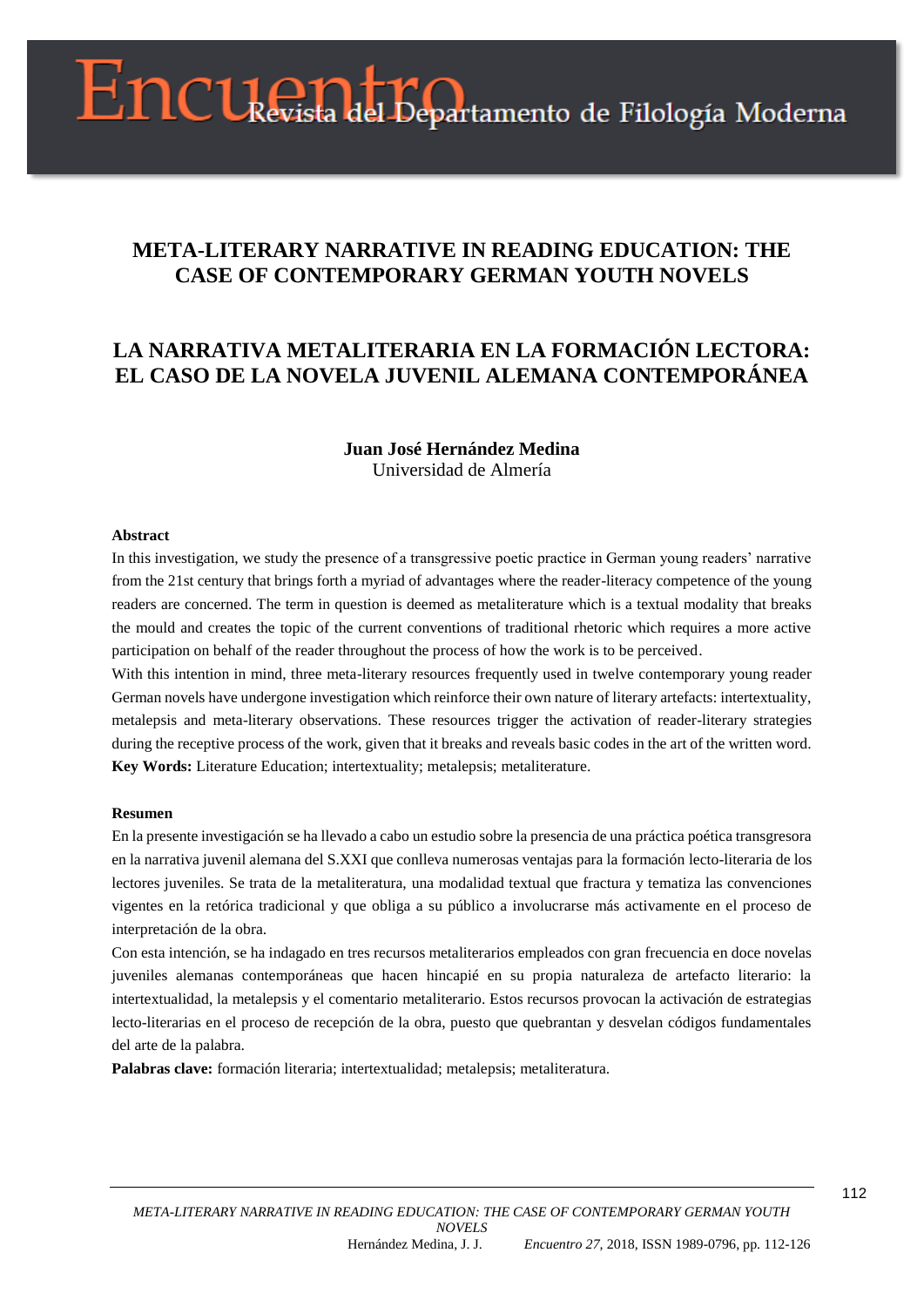# **1. Introduction**

Thanks to the research concerning the development of reader-literacy competence carried out in the last two decades, meta-literacy strategies have reached a noteworthy relevance, thus unveiling the principles of conventional literature, encouraging the intellectual and imaginative implication of the reader in the receptive process of the text through fun activities, enhancing the reader's intellectual and imaginary implication and informing about creative mechanisms as well as the workings of fiction. As Professor de Amo indicates, "The formal absorption which shows off the meta-literary practice invites the reader to focus attention on the technical conventions and/or resources that are being used in the very act of literary creativity" (2016, p. 108).

Metaliterature refers to the tendency and narrative practice characterised by the use of resources, narrative as well as stylistic, which place importance on its own textual materiality (literary conventions, diegesis, language, characters, communicative factors, narrative frames, etc.) and its own creative acts with the aim of externalising and violating the codes of nineteenth-century literature. The specialised critic in the subject asserts that metaliterature, rather than being a category or sub-category, is concerned more about the discursive modality which unveils and explores the mechanisms that are involved in the creative process of fiction. It is about literature which transforms into a topic in its own right, since the framed texts in this practice reflect on its own processes of textual production and narrative nature. This term, therefore, is used in order to design those works that bring their own literary artefact condition to light, "offering a construction observation concerning their own methods of construction" (Pérez Valverde, 2010, p. 77) and that "examines the basic structures of narrative fiction" (Pérez Valverde, 2010, p. 77).

Contrary to traditional poetry, which on the whole depicts representative portraits of reality and remains totally silent regarding its construction processes and creative resources, metaliterature systematically prides itself on its condition of linguistic artifice, which thematises its fictional production mechanisms, investigating the transformation of empirical facts in fiction or constantly striving to convey the idea which represents an artificial cosmos or become the creation of a writer who bases himself on narrative conventions. It is observed to be an experience which is a far cry from mimetic fiction which functions as its own closed universe.

Instead of endeavouring to reflect the empirical cosmos, metaliterature thematises the very literary phenomenon given that it is the only one possible to be carried out in accordance with the theoretical postulates. Metaliterature writers reject mimetic narrative rendering it to be an inadequate mechanism of reality. They write about the art of writing and thereafter outline alternative worlds, which, according to them, are as real as the empirical world since they wish "to create worlds as real as, but other than the world that is" (Fowles, 1969 in Hutcheon, 1980, p. 76).

Thanks to its "transgressive" nature, meta-literary creations postulate "a rather more sophisticated and active reader than that demanded by more traditional-style narratives" (Amo, 2016, p. 98). Such textual manifestations deliberately play "with the outlook and expectations of the receiver"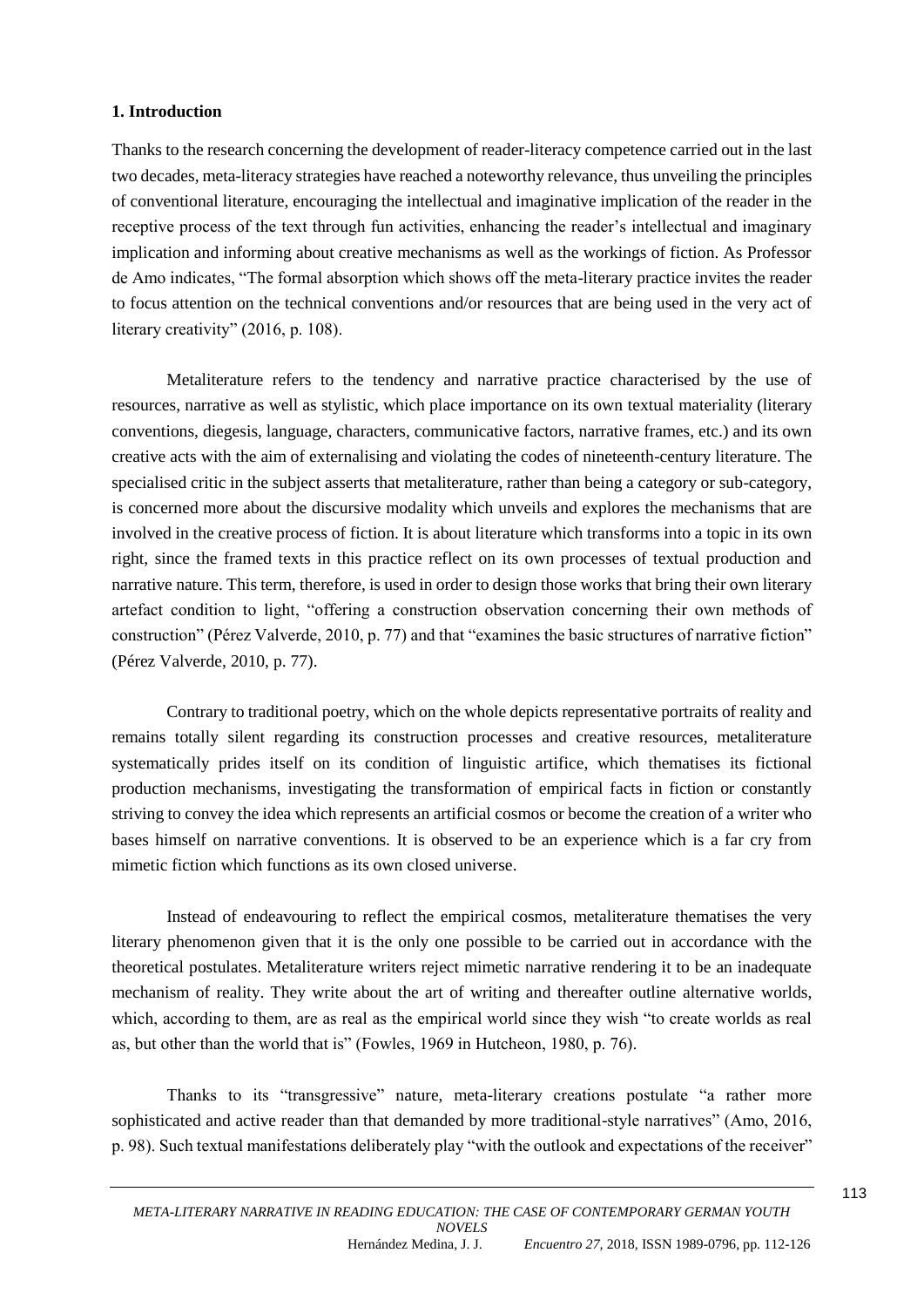(Amo, 2016, p. 98) with the aim "of destabilising its hitherto role as an inactive reader within its comfort zone" (Amo, 2016, p. 98), "as well as imploding its certainties built within the intertext reader" (Amo, 2016, p. 98).

Furthermore, it requires "a readers´ complicity, the acceptance of an agreement through which" (Amo, 2016, p. 98): lends an in-depth focus "to the story as well as the literary background of the narrated word" (Amo, 2016, p. 98); interested in a fiction with an inventive and anti-mimetic will; accepts a type of masterpiece in which "traditional differences are broken between the act of narrating, the act of reading and the narrated product" (Amo, 2016, p. 98); approaching, separately, "the text and the literary code" in a different manner (Amo, 2016, p. 98).

In the same way, the meta-literary texts encourage a way "of activating the components of literary competence and the more efficient intertext reader" (Amo, 2016, p. 107) to how "traditional practice" is made (Amo, 2016, p. 107). At the same time "they provide teachings on literary conventions and help stimulate the point of awareness of the reader with regards to his/her role in the recreation process of the work" (Amo, 2016, p. 107), training the reader in the "complex process of intertextual reception, in the recognition and appreciation of the dense wariness of dependencies and relationships that the work establishes amongst others and what is required in order to be interpreted" (Amo, 2016, p. 107).

In the works outlined in this current narrative, we come across creative phenomena, for the development of literary competence, which energetically violate nineteenth-century literary norms related to the narrative frames, space, time, traditional literary discourse, in the course of the plot, the characters, etc..: works with fragmented structures, lacking in sequences with a logical temporary order or a well-defined space; stories and characters who are no longer subjected to the Aristotelian rules (of action: beginning, middle and ending); exacerbated hypertextuality, writers who act as demiurges, games or linguistic experiments; breaking of literary frames; mixture of literary levels; diffusion of the boundaries between the empirical and factional worlds; characterisation of reality itself with a greater or lesser degree of fiction; etc. This investigation fits the Meta-literary Focus research line<sup>1</sup> (Amo, 2005, 2010, 2016; Arizpe, 2010; García-Roca, 2016; Juri, 2010; Mendoza, 2010; Silva-Díaz, 2005 y 2010; Sipe, 2008; Ruiz Domínguez, 2012; Gómez-López-Quiñones, 2015), focus that, as its name suggests, is based on the rhetoric meta-literary use in the teaching of the literary phenomenon from a pragmatic stance.

To this end the remainder of this study is divided into four sections. In the first three an analysis of three meta-literary procedures assiduously implemented in the body of twelve German young readers' novels, published in the last two decades, stand out in order to enhance its literary artefact condition: metalepsis, intertextuality and meta-literary observation. The final part/section of the study

**.** 

<sup>&</sup>lt;sup>1</sup>The Meta-literary Approach first originated in the middle of the first decade of this century in the Education Department of Language and Literature at Almería University with Professor de Amo being its most representative figure and author of the ground-breaking work: "The role of the picture book in the development of the intertext reader" (2005).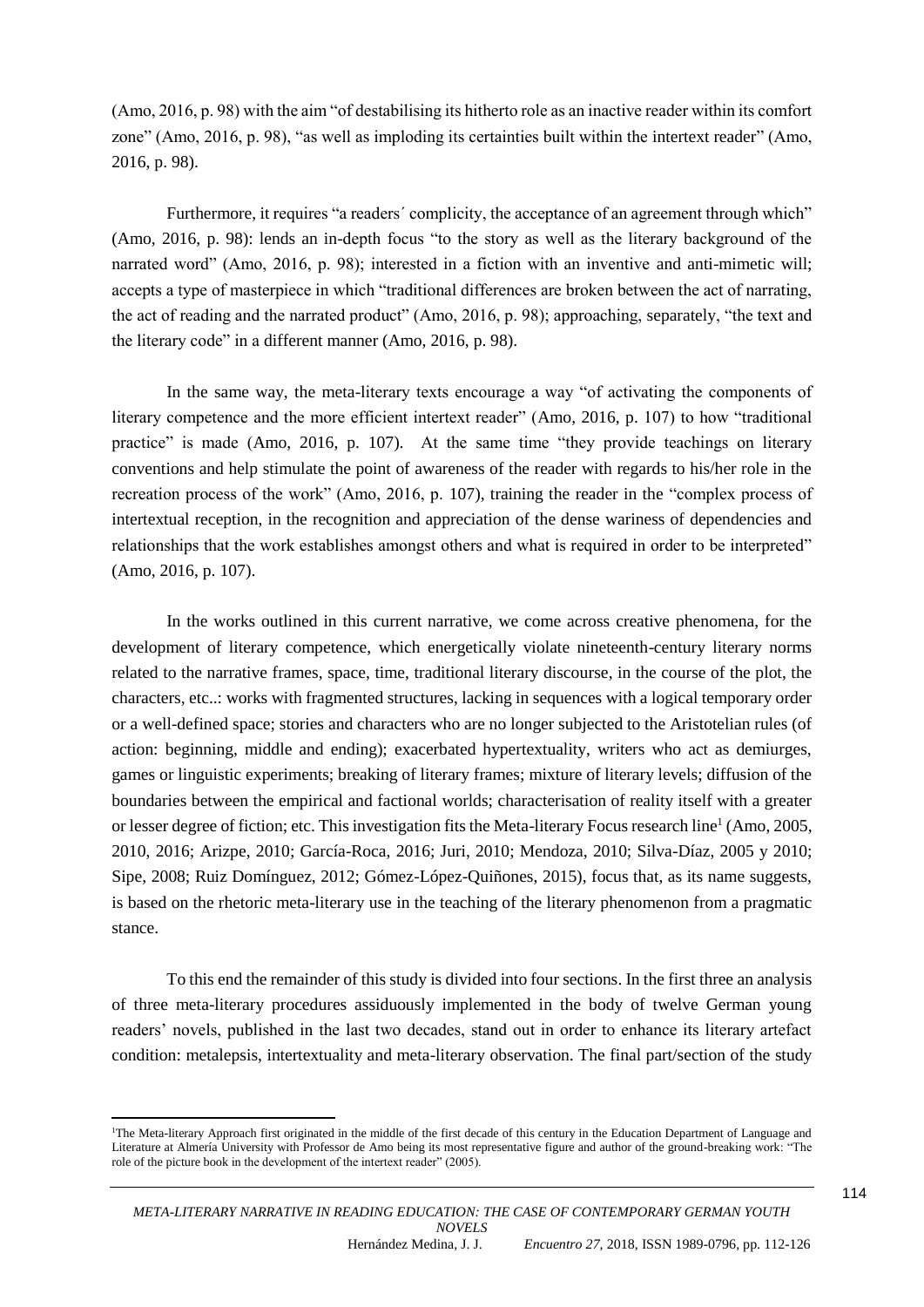is about the possible benefits of such strategies in the developments of the literary-reader competence of young readers.

# **2. Intertextuality**

On the basis of the critic (Genette, 1989; Mendoza, 2010; Heber, 2010) who specialised in the topic, we define intertextuality as those types of stylistic, linguistic, para-textual, textual, referrals, thematic or of gender, explicit or hidden, written as well as audio visual or oral, word of mouth tradition.

These referrals give the hypertext an additional artistic-literary value and new meanings. The intertexts act like "strange organisms" in the text that have been inserted, thus causing a special semantic tension. They refer to other works, but at the same time they are firmly assimilated to the new narrative plot. They work like intertextual connections, through which one can also read other stories, thus allowing the readers to enjoy a wider array of opportunities in the textual interpretation.

This creative phenomenon encourages the readers to participate in the act of decoding the text. Its narrative procedures offer the possibility of reinterpreting the respective hypertexts in a creative manner and requires the reader to become more intellectually involved, making him or her pay more attention and possess the competence and suitable literary knowledge in order to identify and supply additional meanings to the intertextual connections in the hypertext. This fact occurs especially when these creative phenomena are used to describe characters or set the narrated facts in the new text.

Intertextual practises form one of the foremost phenomena in meta-literary discourse. One of the fundamental premises of this poetic rhetoric goes into the statement that everything has been portrayed, so nowadays it is only possible to transform or reinterpret pre-existing fictions. The metaliterary demiurges reuse numerous dimensions in their creations, in this way they are endowed with new meanings and contexts and they influence the idea that literary works currently produced are based on previous stories.

From these postulates the poetic genius becomes a producer of stories based on another or other past stories. Lozano says that the "I genius-artist" is replaced by an artisan who finds an already existing new object in a material through a re-grouping of its components, "of procedures such as the montage, the collage, the suitability or manipulation that we can observe during the cut, copy and paste functions in a computer word processor" (2007, p. 142).

Meta-literary narrative makes use of fiction to reflect on literature itself. Its works reinterpret or retake hypertexts from a fresh stance in order to parody, ridicule, honour, disclose its operation or analyse its thematic or structural components etc.

Through intertextuality, meta-literary discourse frequently mocks (or makes a comical parody of) traditional literature, as if craving to snatch that sacred, moral and serious component that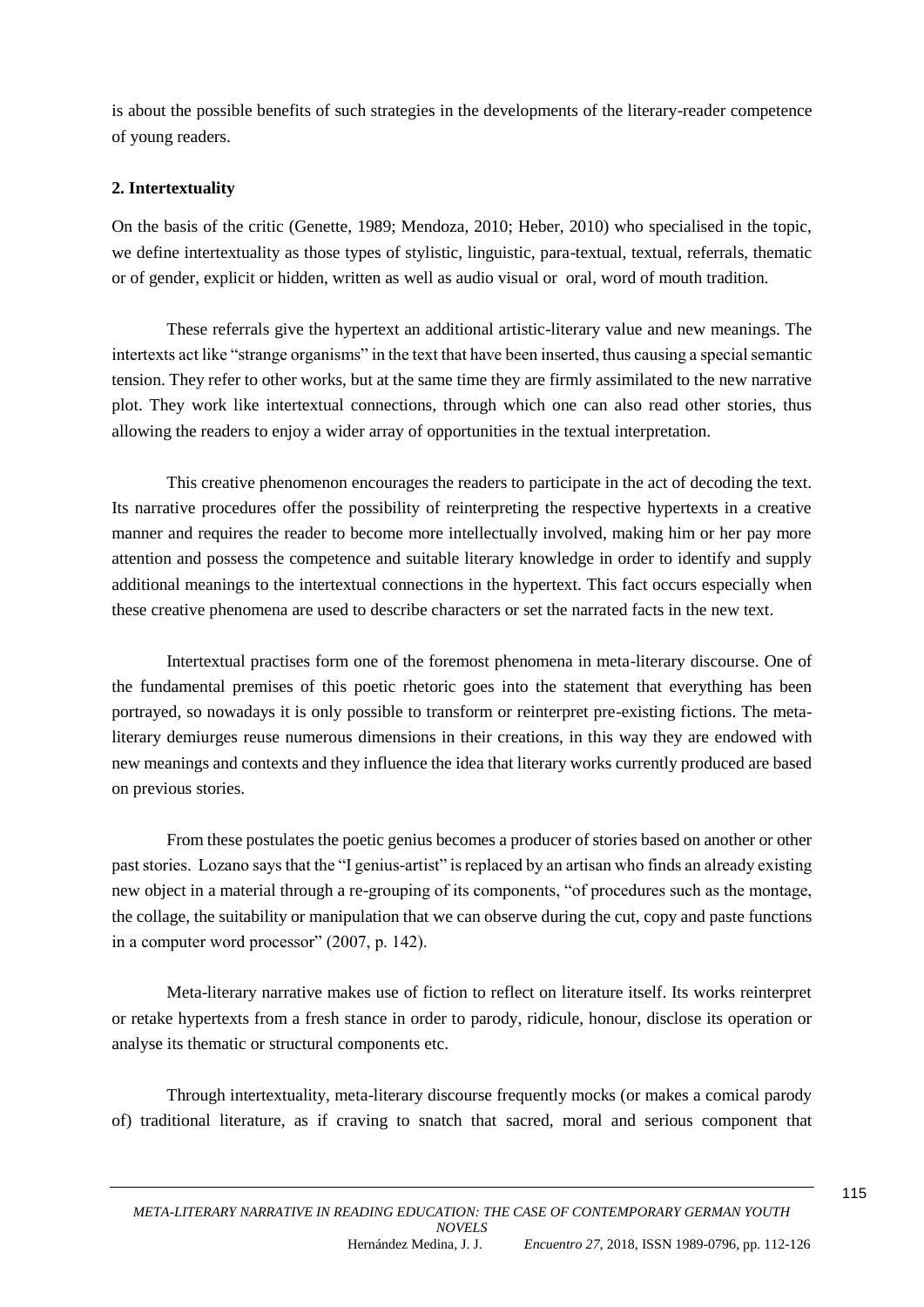characterises it. In addition to transgressing its basic codes, it turns canonical works, myths or classical stories into comical games.

Meta-literary discourse uses intertextuality not only for the sole purpose to parody, ridicule, reveal or analyse the relative thematic or structural components related to isolated works, but can also do the same with the system of norms of a specific kind.

Starting from the repeated formal and pragmatic perspectives as well as the reflections of Genette (1989) and Amo (2016) about intertextuality, we have carried out an intense exploration of the intertextual strategies most frequently used in the novels analysed. These are the parody, allusion, quotation, paratextuality, metatextuality, intertextual intensification, the prolongation and generic hybridism.

Parodic literature constitutes one of the essential intertextual practices in the corpus object of study. Most of the analysed texts constitute authentic expressions of artistic-literary meta-reflexivity (and, therefore, metaliterature) which mocks nineteenth-century young readers' fiction from an ironic point of view, because they are governed by rigid norms known by the readers whose violations are, therefore, recognisable. Both its macro and discursive-formal microstructures and its diegetic features are manifest and are based on the intertext reader of the vast majority of para narrative text. It is about narrations with a linear plot and a simple linguistic register (short syntactic structures and easily understood general vocabulary) populated by subjects with well-defined roles (these tend to be stereotyped and categorised, simply into "good and bad" and endowed with a known and pre-set outcome and moral, as a general rule, "the malignant individual or individuals" are halted and punished and "the benevolent character or characters" overcome hurdles and are rewarded.

The main effect brought in the aforementioned textual manifestations is not only the referentiality, but also the idea of literature as a narrative topic. (Amo, 2016, pp. 106 - 107).

Bearing in mind that intertextuality forms the basis of the parodic narrative and that, consequently, its successful execution depends fundamentally on the readers' ability to recognise hypertext dimensions, that is to say, the parodied works and genres.

The authors of meta-literary young readers' texts appeal to "the intertext reader to generate processes of identification, recognition, association and interrelation of their implicit knowledge before the textual stimuli" (Amo, 2016, p. 107): In addition to their "schemes related to the structural characteristics of the genre in question all the necessary intertextual knowledge must be set in motion in order to discover the parodied hypo-texts" (Amo, 2016, p. 107). In this way, a paradigmatic text of the studied corpus is *Das geheime Vermächtnis des Pan*<sup>2</sup> (2016) by Sandra Regnier. It is about a parody of the traditional elf tales, with a high dose of irony attached, with an unusual semantic depth and with a marked intertextual and anti-mimetic nature. This entertaining narrative operates considerable

**.** 

<sup>2</sup>*The secret legacy of Pan.*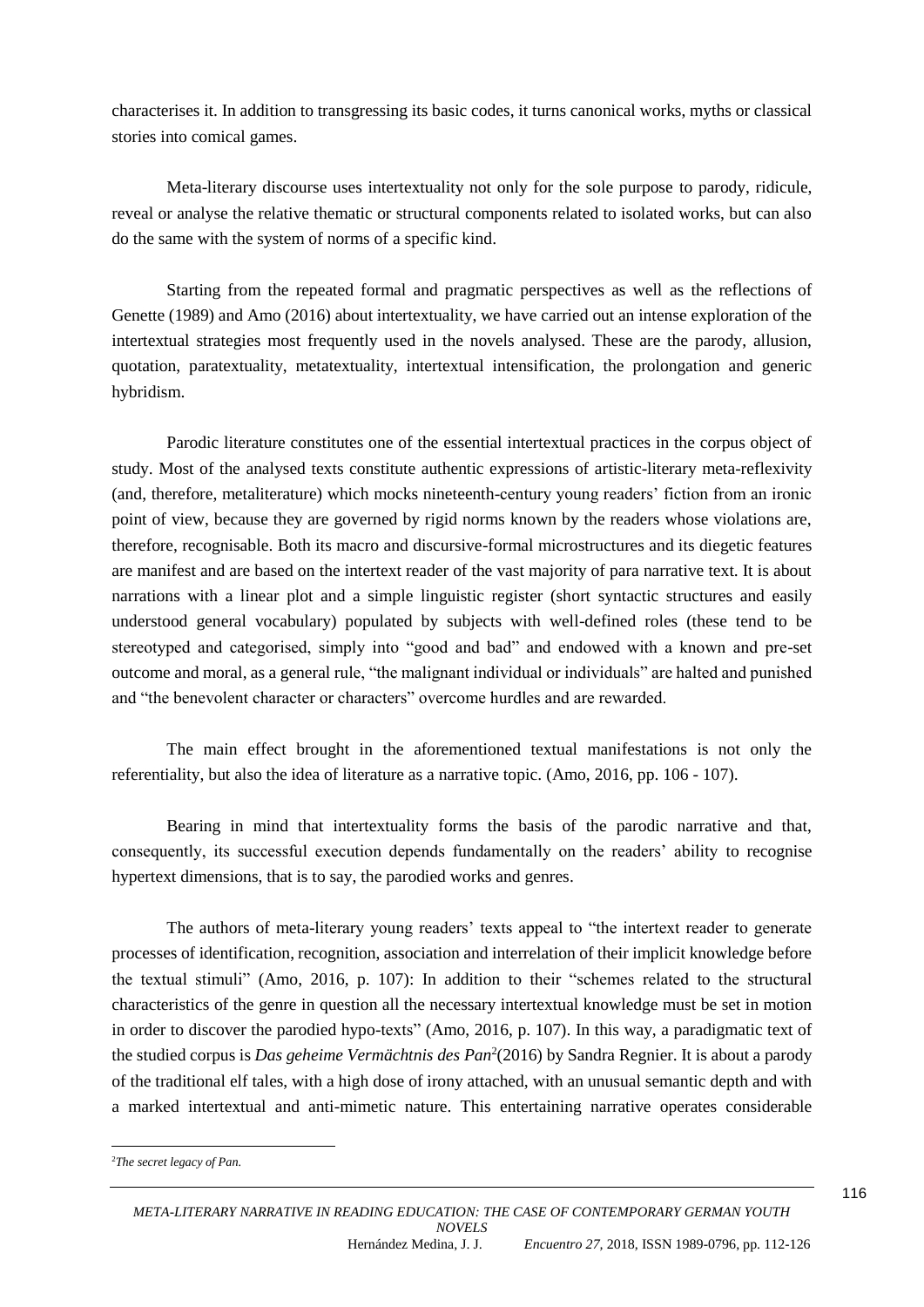alterations in the discursive and thematic spheres of the hypo-texts. Its plot is set in 21st century British society, the hero of the story is not a strong nor brave man, but instead a girl in the last year of secondary school with a frail look about her, and such mythological beings, rather than as tiny creatures, with a grotesque appearance, portrayed as "sex symbols" with supernatural physical powers, with a slim figure and a surprising stature:

My goodness, who on earth is that? I heard Nicole ask out of breath. I had to sneeze again and then I realised that he was there. He was heading towards us accompanied by the headmistress. Even the very Mrs. Haleywood passionately looked at him. He was slim and had an athletic build. His hair was mousy blonde, rather dishevelled as if he were constantly running his fingers through it and so long at the sides that it covered half of his ears. Furthermore, he was tall. Exceedingly tall. Taller than all the other boys at our college. And his face was so good-looking, something of which I had never seen the likes of before in a man. (*Das geheime Vermächtnis des Pan*, p. 16).

The allusion makes reference to a statement whose full interpretation "supposes the perception of its relationship with another statement to which this necessarily refers or that of its inflections, not otherwise perceptible" (Genette, 1989, p. 10). In the vast majority of the analysed corpus texts, this intertextual procedure is used to indicate moods, describe spaces or characters.

As an example, in *Das zweite Buch der Träume*<sup>3</sup> by Kerstin Gier (2014) we can read numerous references to canonical texts and famous tapes that are used masterfully to confer physical features to characters or express states of euphoria, sadness or fear: "Looking frightened all around me was already, however, too late - unfortunately I looked as silly as a scared-stiff Bambi" (pp.  $68 - 69$ ).

The textual quotation constitutes the most explicit and literal presence "of one text in another" (Genette, 1989, p. 10). The hypertext reproduces texts of the work of reference with great accuracy and immediately indicates the textual sources or their authorship. Copied words often appear in quotation marks. It is the resource par excellence in the trilogy of *Ink World*.

Due to its huge presence, this intertextual procedure confers Cornelia Funke's work with an intense hyper-textual degree, since all the chapters of the novel are opened, it is frequently used within diegesis and refers to numerous textual productions, both fiction and non-fiction literature. In this way, this creation uses this creative strategy to set the scene for the narrated events, describe characters or honour writers. This is the case of the following quoted texts that pay homage to the American writer Clive Barker:

I dreamed a limitless book, A book unbound, Its leaves scattered in fantastic abundance On every line there was a new horizon drawn, New heavens supposed;

**<sup>.</sup>** 3*The second book of dreams*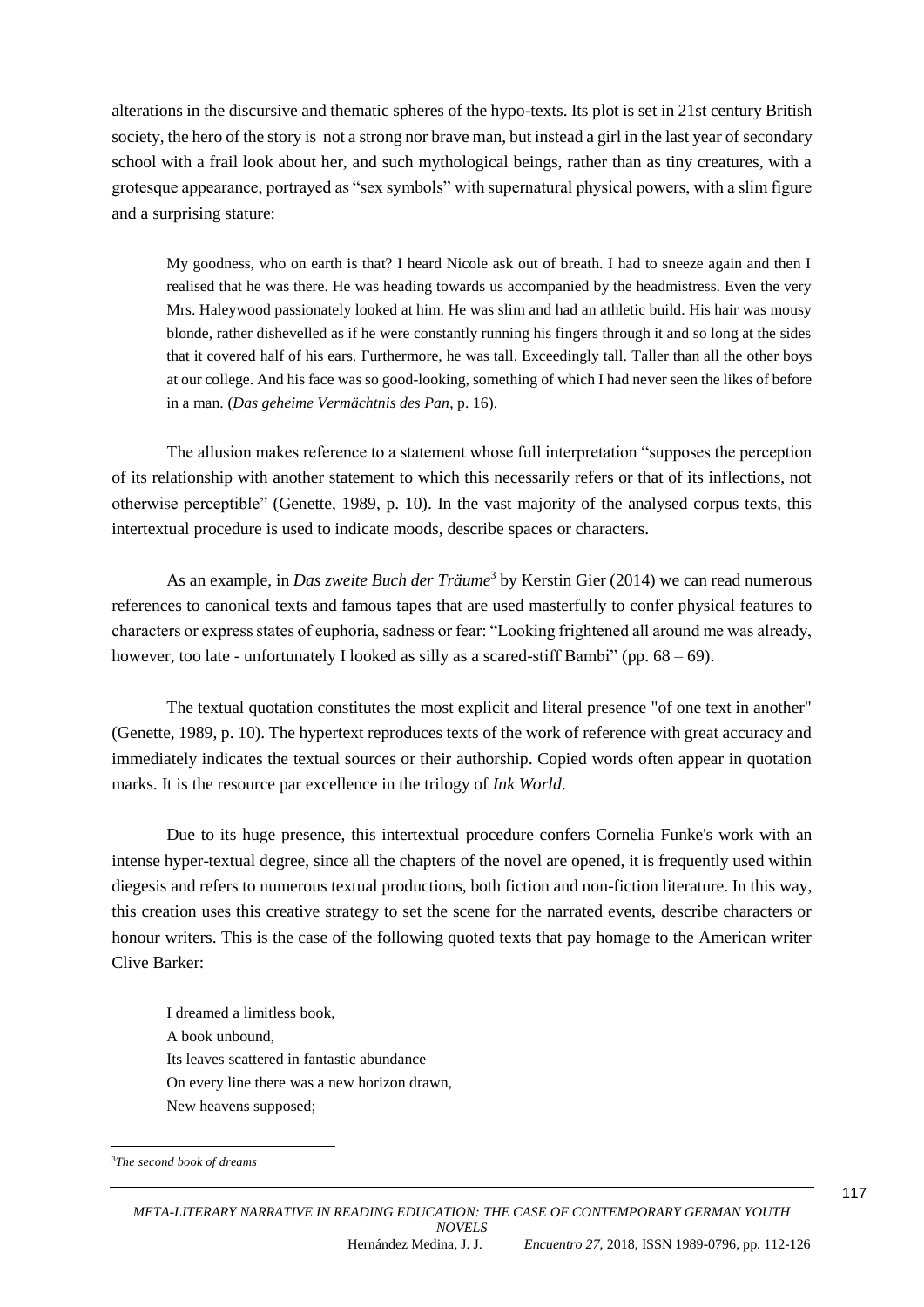New states, new souls. Clive Barker, Abarat (Tintenblut<sup>4</sup>, p. 582)

The paratextuality refers to the relationship that the work maintains within its paratext, that is to say, with all the textual components that provide a surrounding to the text (title, subtitle, intertitles, prefaces, epilogues, warnings, prologues, marginal notes, footnotes, endings, epigraphs, illustrations, spine, dust jacket, as well as other types of accessory, autograph or allograft indications) (Genette, 1989, pp. 11-12). This strategy is, of course, an ideal tool for the reception of the narrated facts, as it usually provides key clues or additional data related to the plot. In the prologue of *Die magische Pforte der*  Anderwelt<sup>5</sup> (2017), two pieces of information are revealed which are of great use in understanding the story which makes the process of identification of the macrostructure of the work. This information consists of the two thematic elements of the plot's rationale: the importance of a magical portal for the survival of the Elf kingdom and the person who has jeopardised it. (Genette, 1989, pp. 9-10).

Metatextuality is about the observation - as a general rule of thumb  $-$  "that links a text to another text that mentions it without actually alluding to it, and even, on the boundary without naming it" (Genette, 1989, p. 13). By Magdalena Lembcke there is *A story is a story is a story*<sup>6</sup> (2006) whereby several paradigmatic meta-textual comments are found. These consist of the personal observations made by a child princess about the story The Little Mermaid by Hans Christian Andersen. The Princess indignantly denies that the little mermaid is deprived of the ability to speak and that she cannot tell the Prince that it was her who saved him: "How dreadful!" [...] "Therefore, she could never get the chance to tell him, that she was the one who saved him" (p. 40).

She tells of his hopes about how both characters will later get married: "But surely if he married her, it would be obvious to say that she was very sweet, right?" (p. 40). And she deems it not necessary to caress the cheeks of the girl who finally gets to marry the love of her life: "On top of this, having to also caress the other girl would not have been necessary"<sup>7</sup> (p. 42).

The intertextual intensification is the creative resource that affects the premise of metaliterature relative to the production of new frames from previous materials with more emphasis. Through this intertextual strategy a chapter of the work is endowed with an unusual density of references to other stories or textual productions (such as, for example, lexical elements, sentences, paratexts, characters, themes, plots, motifs and objects) that are easily recognisable by the recipients of the literary communication.

The aforementioned resource is masterfully implemented in *Tintenherz*<sup>8</sup>. Frequently striking concentrations of references to fictions, cultural fields, texts and genres, both literary and non-literary figures in numerous chapters of his speech which reinforce the idea of the poetic creation as a collage of stories and texts extracted from previous materials, aware of its artificial nature. In this way, we

**.** 

<sup>4</sup> *Ink Blood*

<sup>5</sup>*The magical portal of the other world*

<sup>6</sup>*Ein Märchen ist ein Märchen ist ein Märchen*

<sup>&</sup>lt;sup>7</sup>"On top of this, having to also caress the other girl would not have been necessary". 8 *Ink Hearth.*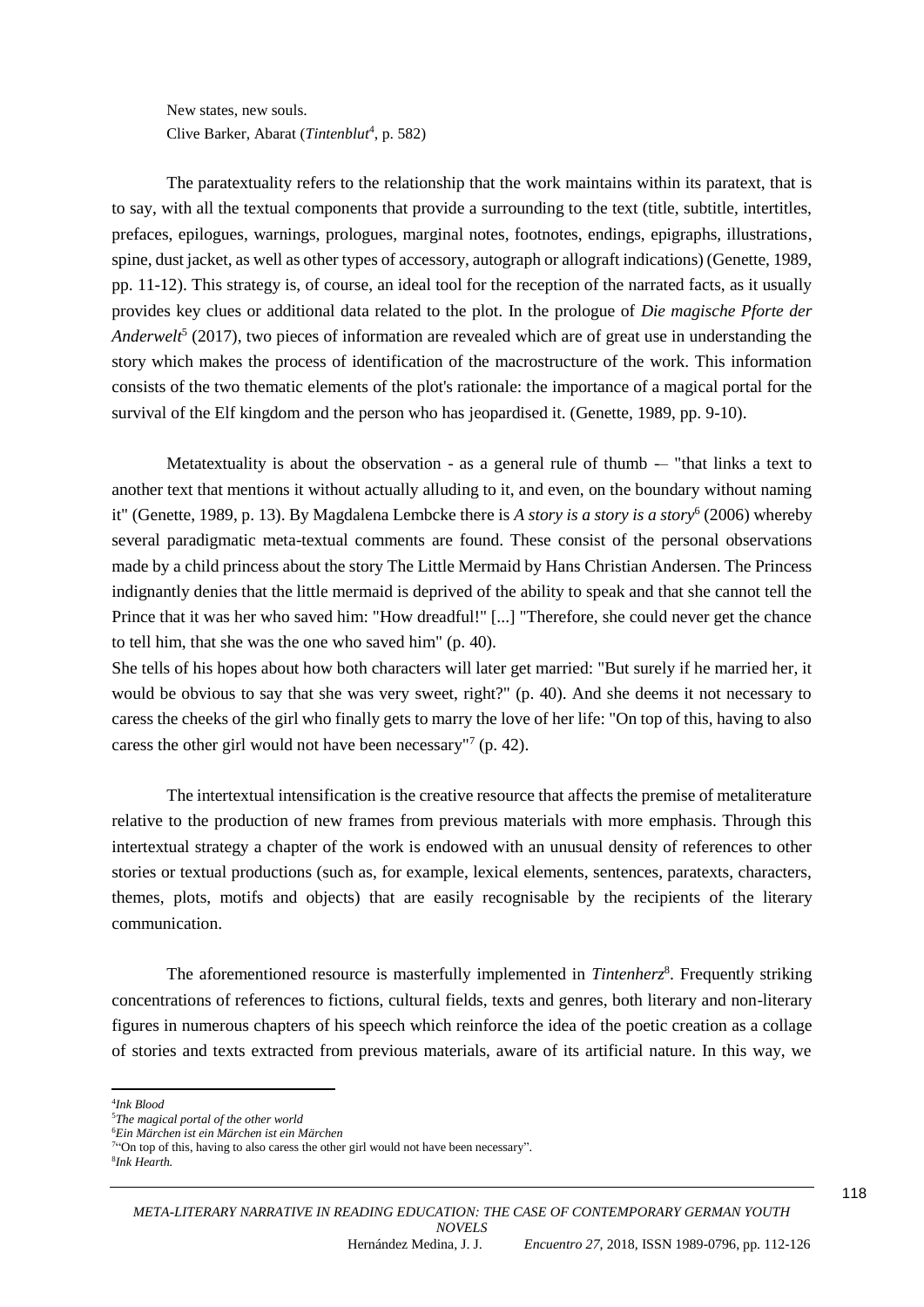introduce the results of the application of this creative strategy here in *Pelz auf dem Sims<sup>9</sup>*, the chapter of the first volume with the highest intertextual density: twenty-eight references, five quotes and two explicit dimensions.

The prolongation is a continuation made by the writer of his own work (Genette, 1989 p. 201). This hypertextual procedure does not imply "that what is going on is finalised or not" and its key function "is to exploit in a general way the success of a work, often considered in its time as finished, making it resurface with new adventures" (Genette, 1989, pp. 201-202). This is the case of *Die magische Pforte der Anderwelt*<sup>10</sup> (Regnier, 2017). This work consists of a spin-off that takes up the motives and main characters of a saga of novels that totally ended the year before: *The Pan trilogy*.

Generic hybridism occurs when a literary creation houses at least two texts representative of different genres or subgenres. This strategy beholds a special meaning in *Die Stadt der Träumenden Bücher*<sup>11</sup> by Walter Moers (2006). Its pages show an unusual variety of different literary styles, both literary and extra literary, which emphasise the creative nature of poetic creativity and which, solemnly, violates or will have violated the expectations of most of its readers:

The narrative style:

Homunkoloss turned around and looked towards the red curtain.

"There is one thing you should know more about Orm. You have to have the ability to look at the sky, if you want to savour its energy, the sun and the moon. Down there I was long dead, since that energy could not flow through my body. And whoever has ever felt it run through one's bones, cannot live without it." "What is the gentleman going on about?" Smeik asked. "The Orm? What importance does the Orm have in the matters that we are dealing with here?" (p. 471)

The dramatic style:

Danzelot: "Another thing you should bear in mind: the main thing is not how a story begins, nor how it ends."

Me: And then what is the most important thing?" Danzelot: "What happens in the meantime." Me: "I'll bear it in mind, Danzelot." (p. 21)

The lyrical style:

Or today! Congratulate whoever you wish, the teacher! Apparently I already know him; and he also knows my name; Likewise, I am acquainted with his friends. I was not aware of this. Who was he, since the first time.

**.** <sup>9</sup>*Skin on the shelf.*

<sup>10</sup>*The magical portal of the other world.*

<sup>11</sup>*The City of Dreamy Books.*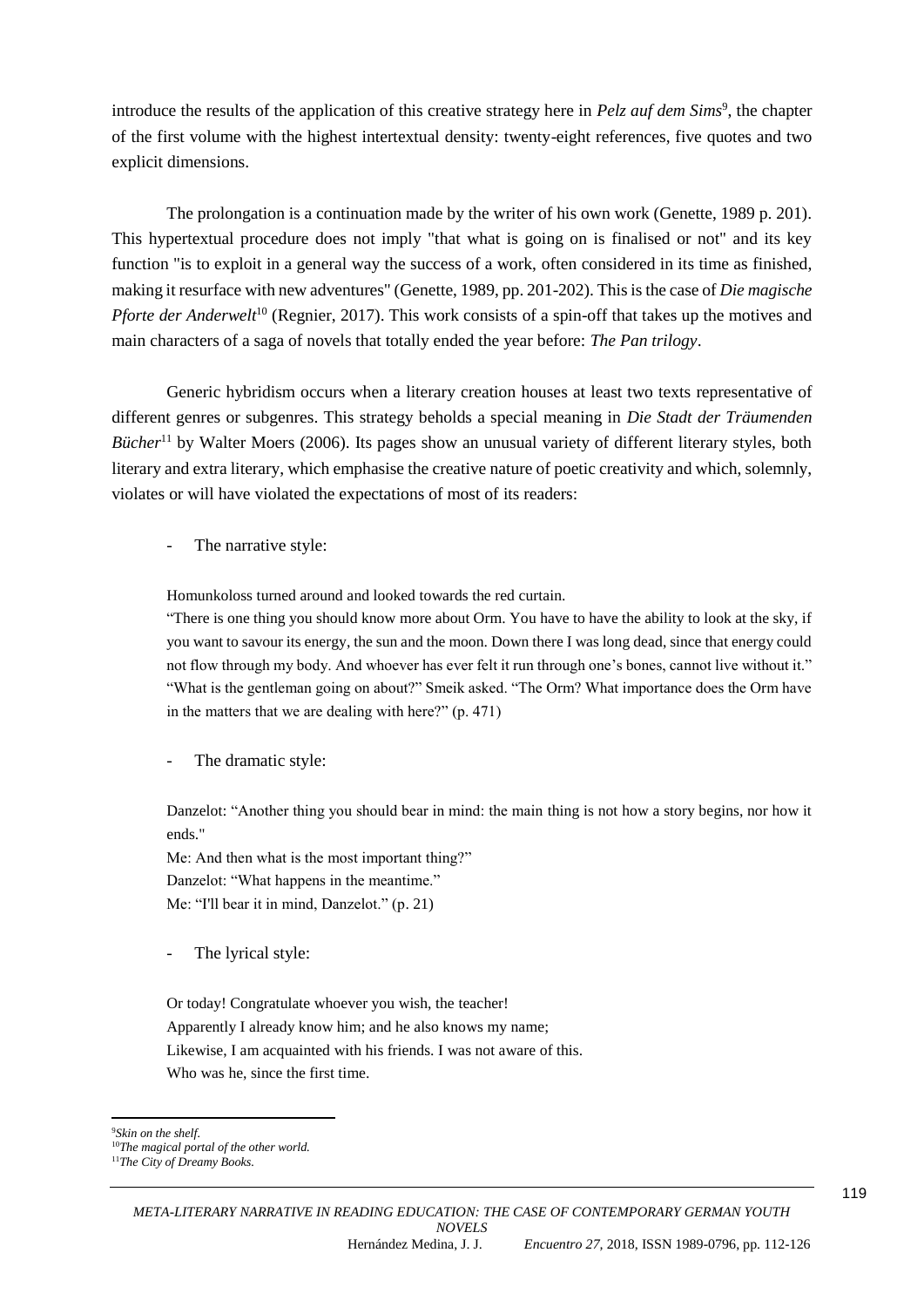When we saw each other I did not realise that he was the teacher! (p. 281)

- The epistolary style:

Dear young friend,

I thank you with all my heart for the manuscript you have sent me. Without ever going over the top, I can say that from my viewpoint this creation is the best work in prose that I have ever had in my hands. It has deeply touched my heart and I hope you forgive me for the next sorrowful thing, since I am incapable of expressing myself in any other way...

[...]

Yours sincerely, Danzelot von Silbendrechsler (pp. 249-250)

- The advertising style:

Claudio Harfenstock Businessman - Sales Agent - Legal Adviser Legal and Real Estate services of all kinds. We can do your tax-return (p. 74).

- The essay style:

And no less surprising is the training of blue cauliflower. In that case, attention should be paid to the variations of the inflorescence, and not to the growth of the leaves. The group of flowers shows the gardener his temporary obesity. Its innumerable floral buds that club together in the shape of a compact umbrella thickened with all its stems until it becomes an irregular mass of bluish vegetable fat. Therefore, the blue cauliflower is before flowering, already a plant that suffered a deterioration due to its own fat or, in other words, an ill-fated bouquet of flowers, a withered umbel. (p. 14)

- The testamentary style:

Will

I hope and pray that the first one who reads this testament is not the holder of the name Smeik. However, should it be so, I say to you then, Phistomefel, shame on you: Damn you! May you be cursed until the end of your days I will be dancing on your grave, until the sun crashes into this planet!

But, if you do not go by the name of Phistomefel Smeik, dear reader, I shall proceed to tell you this tragic story: When Phistomefel Smeik, who is my ungrateful nephew of a family as low-cast as him, knocked on my door one unfortunate day - perhaps fleeing from some creditors or from lawyers, he had not the remotest idea of his own depraved moral values. (p. 443)

- A pictorial style of fantastic stories:

120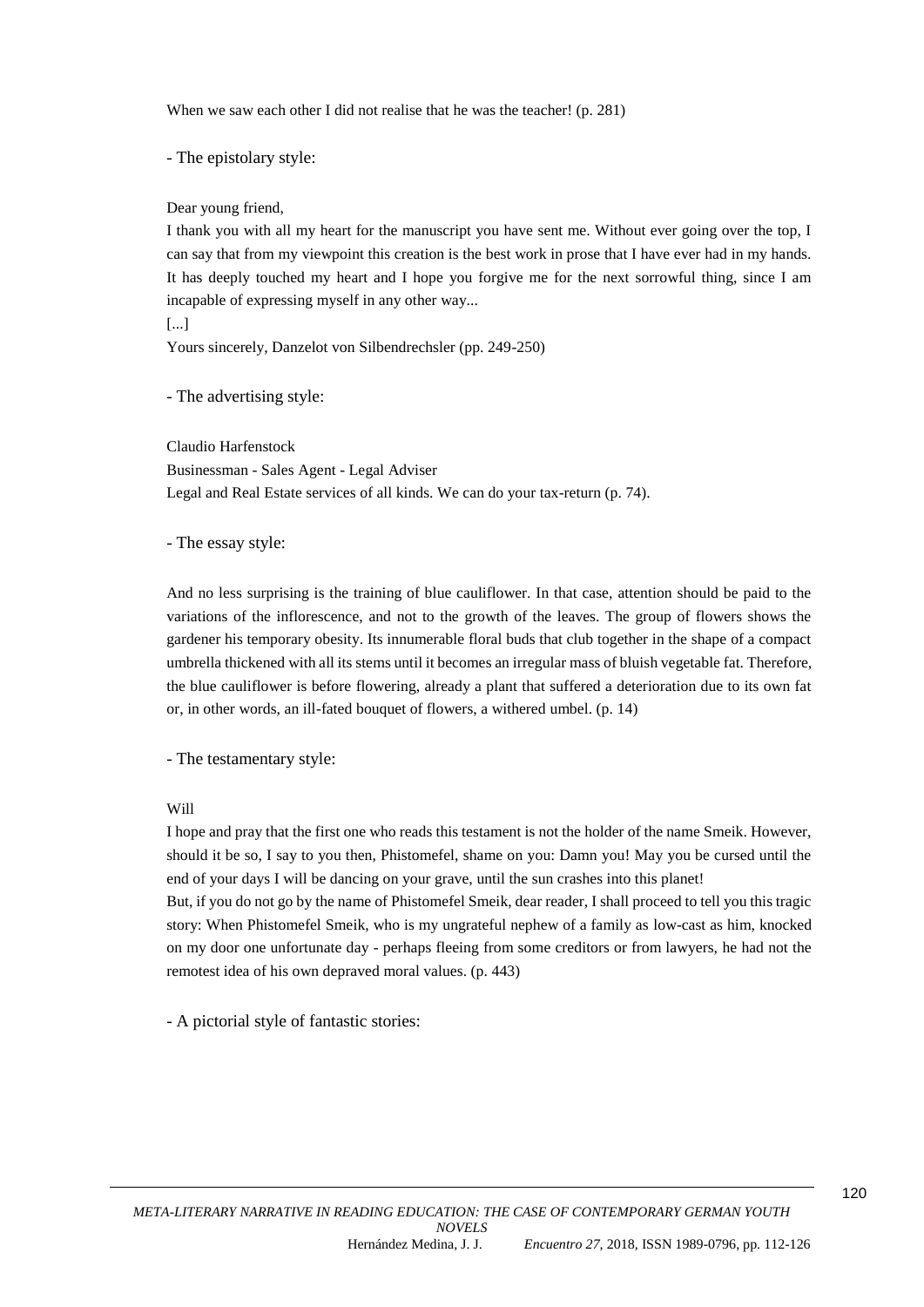

Figure 1. The fearsome book hunters (p. 90)

# **3. The metalepsis**

The metalepsis refers to the creative strategy consisting of the incursion of the narrative or narrative instance in the fictional world or of fictional beings at the enunciative level or other narrative levels, both superior and inferior. This creative resource causes a fracture in the limit of what "we believed to be solid between the diegesis and the narration, between the time of the narrated text and the time of the narration" (Amo, 2016, p. 101), in short, "between the world in which it is narrated and the world from which it is narrated" (Amo, 2016, p. 101).

The violation of the narrative boundaries caused by the metalepsis leads to the rupture of the fictional illusion and affects the artifice character of the creation. This transgression of the basic conventions of the nineteenth-century narrative course encourages the "reader to foster the idea that it is in front of an artifact, whose seams do not allow to differentiate empirical reality from fiction" (Amo, 2016, p. 102).

In the same way, the metaleptic narrative allows the writer to insert in his or her own work some observations on the creative act and the functioning of the *ars litterae*, the reason why the specialised critic deems that it enhances its self-reflective nature in the text and that it is "one of the basic building blocks of the meta-literary building" (Amo, 2016, p. 102). In *Tintenblut*<sup>12</sup> by Cornelia Funke, a writer from the upper level of narrative and supposedly real world makes observations on the process of building tales of good bandits and the literary event on the whole (see the meta-literary commentary) from within his own creation. On the contrary, in *Ein Märchen ist ein Märchen ist ein Märchen*<sup>13</sup> (2006) three inhabitants of the diegetic level move to the supposed empirical world and talk about some basic conventions of fairy tales to a writer.

1 <sup>12</sup>*Ink blood*.

<sup>13</sup>*A story is a story is a story.*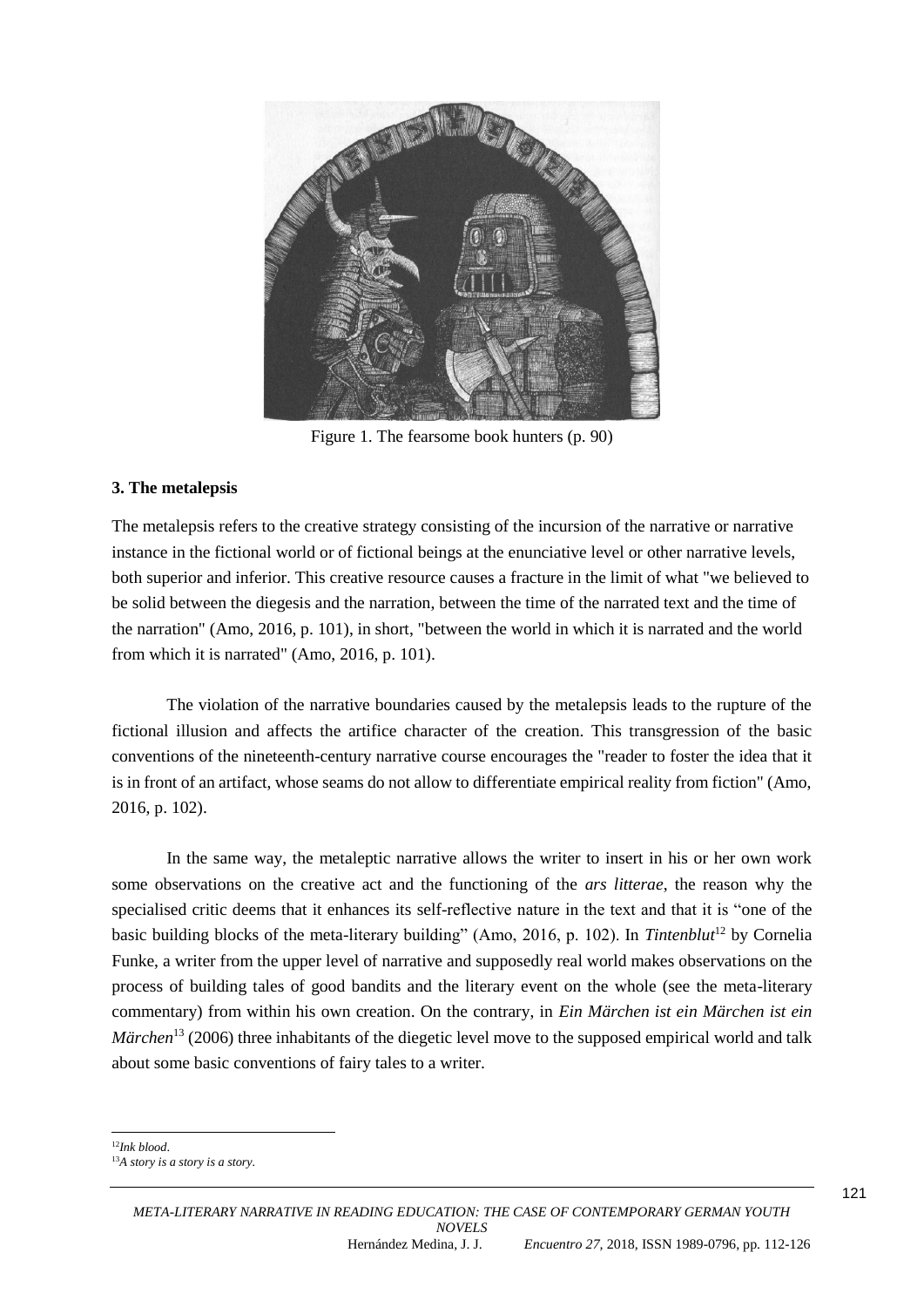Through the metaleptic narrative even the boundaries between our world and fiction can be worlds apart. In the corpus under study, we have identified three metaleptic procedures that cause this ontological violation. The first one, the parallel reading, effects a transgression of diegetic levels, whose expansive wave reaches even the empirical reader (Amo, 2016, p. 103). This transgression occurs when the acts of reading this figure and an inhabitant of the diegetic cosmos run parallel to one another. This is the case of the narration *Das dritte Buch der Träume*<sup>14</sup> (2015), in which empirical readers read emails or blogs during the same time slot as the young heroine of the story.

The next narrative resource consists of direct reference. It is a unique allusion that textualises the recipient of literary communication through direct appeals of the narrator (such as, for instance, dear readers) or deictic elements such as first or second person pronouns, in both singular and plural forms. These appeals place him as a character in the narrative world "without ceasing to also be the extratextual reader" (Lozano, 2007, p. 170).

In *Die Stadt der Träumenden Bücher* we can probably encounter the most representative example of direct allusion. In the first two chapters of this work the narrative figure addresses or maintains a flow of direct conversation with the empirical recipients to, among others, provide them with information about the story, insult them, flatter them or congratulate them for having agreed to accompany them on the adventure that has just commenced (p. 9).

Welcome everyone, my reckless friends, you are made of wood, the very essence that adventurers are made from! So, without further ado, our trip starts straightaway, since it is a trip to Book-Home, the city of dreamy books, the city of old bookstores. Make sure your shoes are well fastened, since a large part of our journey takes place on rocky and rugged terrain, and then we have to cross endless meadows, where thick spiky one metre-tall stems abound and can prove as sharp as knives. (*Die Stadt der Träumenden Bücher*, 9)

The extreme ascending metalepsis forms the third and final strategy. This narrative practice is about a fake intertextual text or procedure that aims to give a real status to an imaginary character. A very illustrative example of this type of meta-literary resource is provided by *Tintentod*<sup>15</sup> (2012) by Cornelia Funke. This resides in a fictitious bibliographical reference, located in the bibliography section, that confers to a writer of the diegesis the own ontological condition of a writer of the empirical world: "FENOGLIO: *The songs of the jay*, Pages 271 and 338f. Of the same, *The songs of the jay*, illustrations by Balbulus, Ombra, 2007" (*Tintentod*, 753).

### **4. The meta-literary comment**

Most likely, the assiduous reader of the meta-literary narrative will have encountered at least one observation about information related to the same work he or she is reading or other works, to the

1

<sup>14</sup>*The third book of dreams.*

<sup>15</sup>*Ink Death*.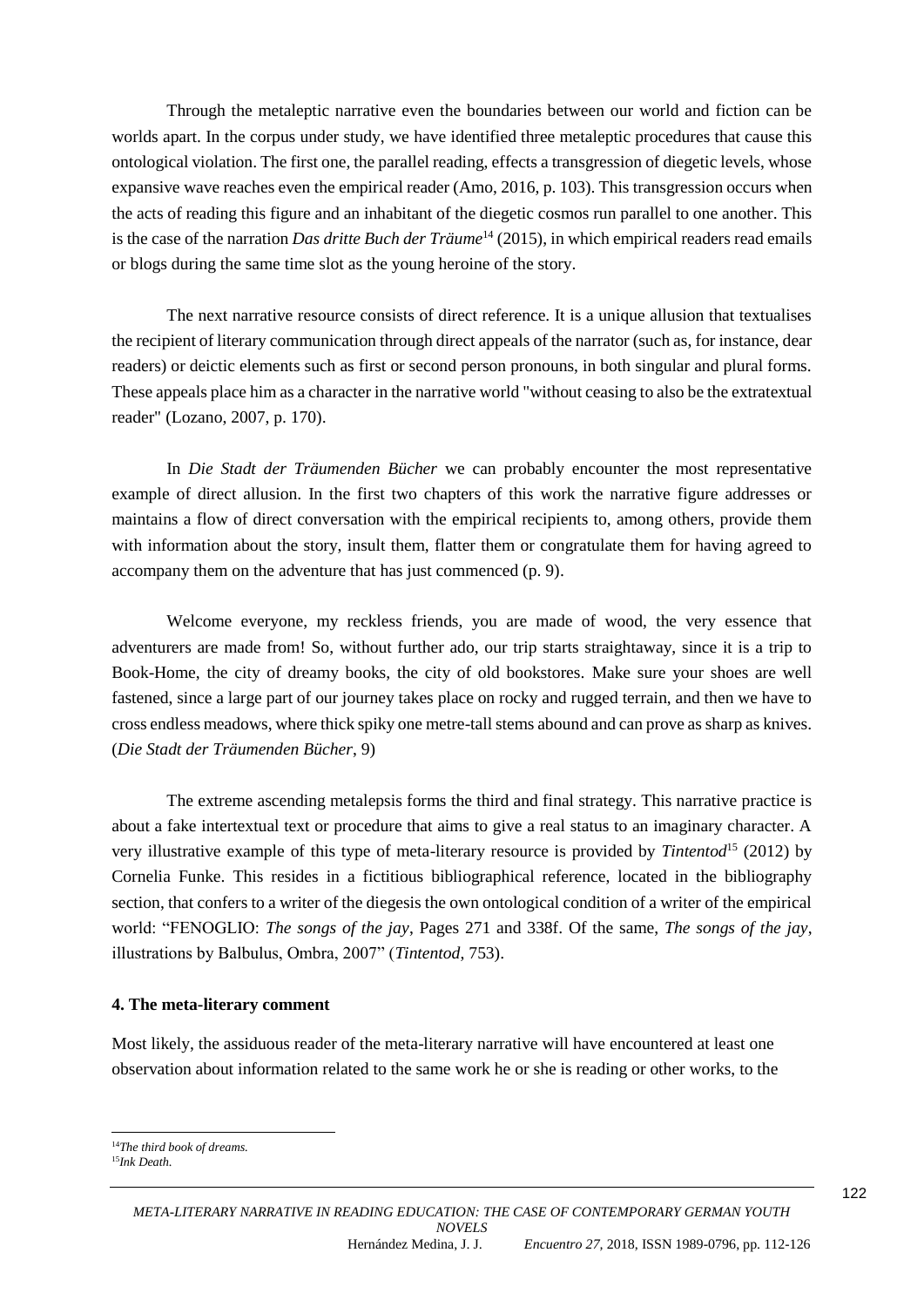creative process, to rhetorical styles, to literary theories, to the literary phenomenon in general, etc. This narrative strategy consists of meta-literary commentary.

Owing to its informative nature, meta-literary commentary constitutes an optimal tool to uncover narrative or linguistic fictional strategies applied in narration. Within the literary production itself, it forms a metanarrative or metalinguistic space with commentaries on narrative or linguistic formulas, the act of writing, literary theories, the writer's thoughts, etc.

The aforementioned comment is, by the way, used in numerous meta-literary works both to explain reader processes and various literary writing techniques, as well as to promote the co-creativity of the recipients of fiction in the literary-literary process. It is through these means that the readers become involved in the game of literary conventions and at once they become familiar with how the narrations function in a playful way, which, as we have previously witnessed, allows them to identify the creative techniques operating on numerous occasions by their own accord and without need for the help of a teacher.

In the same way, meta-literary commentary forms an ideal narrative method to explain the development and progression of the writing process. This type of commentary shows styles of realisation of the poetic act that occur along with the reading of the literary text, thus allowing the reader to observe the artist's decisions of the word throughout his work of fictional creativity. According to Silva-Díaz, this creative resource makes "the story deals with the very act of telling a story and not with other types of events" (2005, p. 186). A narrator has all the intention of telling a story, but is distracted by reflections on "the act of telling, so that the original intention is branched out in order to articulate the meaning (the moment in which counts)" (p. 186).

In the second volume of the *Ink World* trilogy we have the chance to read a vast amount of meta-literary comments on issues related to the literary phenomenon in general and basic conventions of traditional stories, such as those listed: creative strategies; the creation, characterisation, selection, organisation, relevance and function of the characters; the catharsis; the implementation of intertextual resources; and ways of endowing the action with emotion and suspense. In this regard, it is noteworthy to highlight some fascinating thoughts on the physical appearance of traditional rhetoric heroes, from whose text we learn that these key figures for the diegesis to work cannot be too young or too old and should possess a great stature and solemn appearance:

For the character of the Jay they were not worth many men. He could not be too old, not too young. It goes without saying that they could not be short and stocky either. Heroes can never be short, fat or ugly, in the real world this may be the case, but never in literature. No, the Jay had to be tall and possess a majestic physical appearance. It had to be someone who could win over the love of the people... (*Tintenblut*, 294).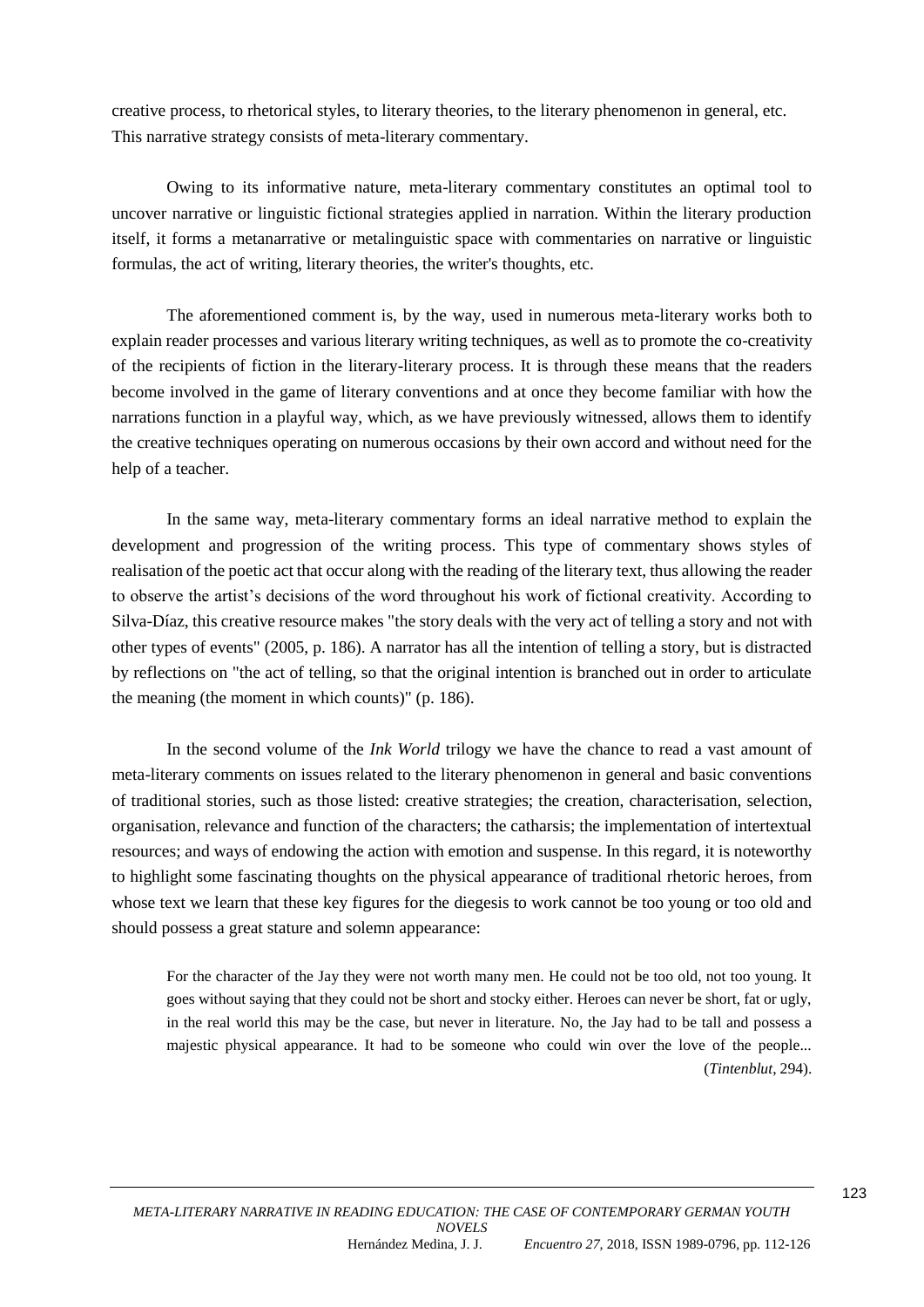# **5. Conclusions**

In light of the analysis carried out in this work, we can verify the plus points that young reader metaliterary novels entail for the development of reader-literary competence. This narrative teaches the reader both in basic conventions of the nineteenth-century narrative and in the functioning of the art of the word, plus encourages creative activity in the process of literary communication, as well as the ability of the intertext reader to establish intertextual relationships.

In the studied works, implemented meta-literary strategies that transgress the conventions of nineteenth-century narrative related to the reception and production of texts while also exposing both creative processes and generation of meaning. As Prof. de Amo points out, we are faced with creative practices that are characterised "by breaking with the production and reception codes in force in the sphere of Literature, as well as by showing how a work is made and how the meaning is formulated" (Amo, 2016,p. 107).

In the aforementioned novels, the idea of the reader is brought forth as co-author of the work, since he or she, like the author, has to productively confront the hypo-texts and actively involve himself or herself in the generation of textual meanings. They encourage the creative participation of their audience while receiving the work. To a certain extent, the latter is forced to implement their knowledge and skills related to the literary fact in the most suitable way, as well as to establish more complex intertextual relationships. This way of producing literature demands a more qualified and apt reader to "apply a greater amount of knowledge, skills and attitudes related to the literary system and be more experienced in the game of intertextual relationships" (Amo, 2016, p. 108).

For these reasons, we are able to put the topic in a nutshell and conclude that the analysed texts are masterful teaching tools to illustrate the reader in the hypertext reading mode and encourage creative reading. In order to ensure a correct interpretation of the narrated facts, their audience must address an extraordinary amount of intertextual relationships and become more involved in story with the aim of providing a meaning.

In addition to encourage the development of the intertext reader, hypertextual reading carried out in the above-mentioned parodic texts lends itself to pleasure reading and raises the recipient's selfesteem of literary communication while interpreting the work throughout. Its speeches are riddled with explicit remissions that are easy to recognise, whose discovery has the added consequence of a pleasurable playful effect along with a feeling of satisfaction plus pride in the receiver for having been able to successfully overcome such action, a fact that, incidentally, at the same time helps the reader's habit and therefore, is encouraged to undertake the reading of other creations.

On the other hand, the studied novels illustrate to the reader literary conventions in a playful way. His or her constant ostentatious acts of his or her condition as a poetic artifice lead him or her to pay attention to the creative strategies, codes and norms that they themselves implement in the very process of literary communication or throughout the plot. As a result, they portray both textual modes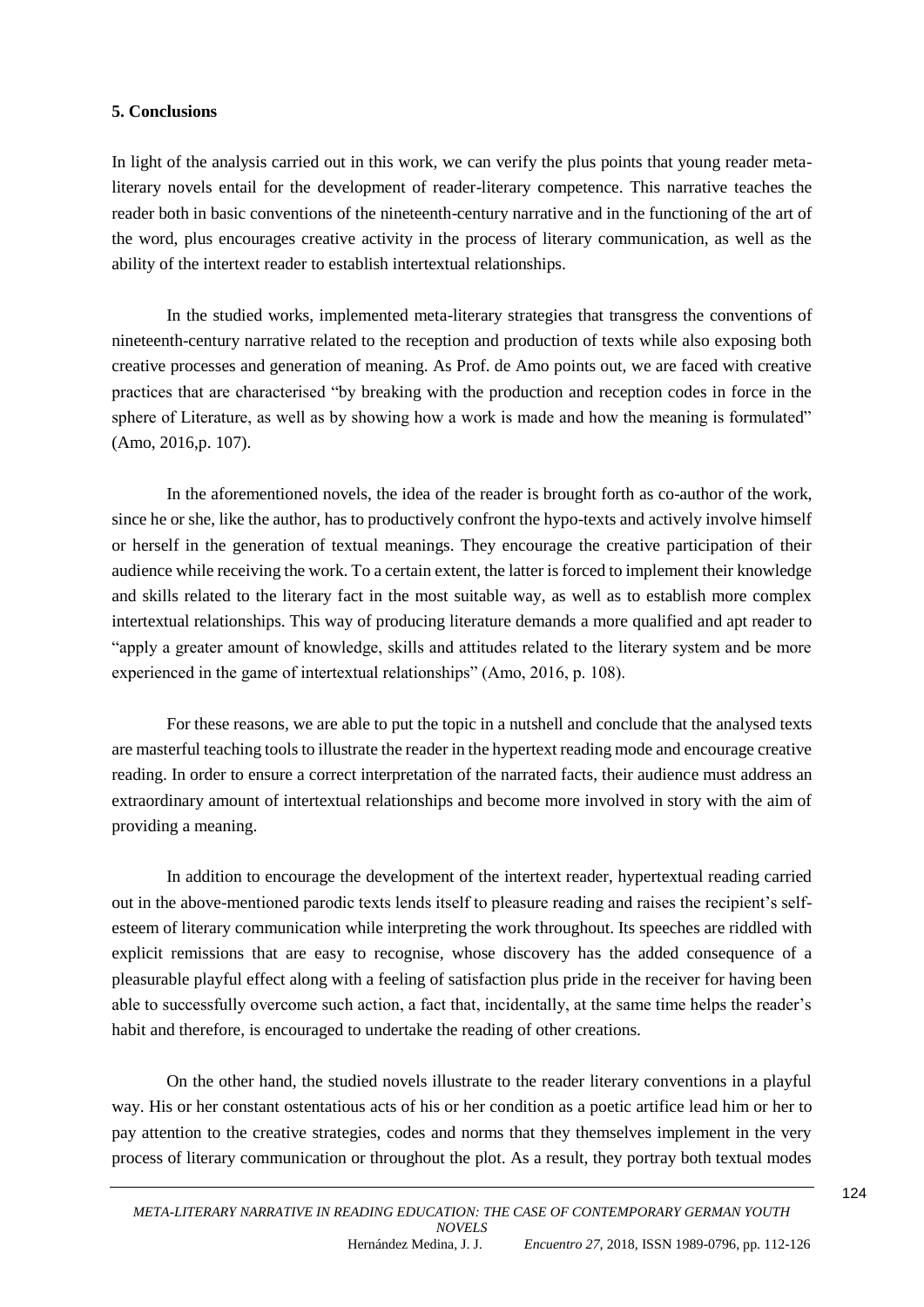of production and narrative techniques that allow him or her to undertake creative writing tasks and, therefore, imagine and create new fiction.

#### **References**

#### **Primary bibliography**

- Funke, C. (2005). *Tintenblut*. Hamburg, Germany: Cecilie Dressler.
- Funke, C. (2010). *Tintenherz*. Hamburg, Germany: Oetinger Taschenbuch.
- Funke, C. (2012). *Tintentod*. (10th ed.)Hamburg, Germany: Cecilie Dressler.
- Gier, K. (2014). *Das zweite Buch der Träume*.Frankfurt am Main, Germany: Fischer.
- Gier, K. (2015). *Das dritte Buch der Träume* (2nd ed.).Frankfurt am Main, Germany: Fischer.
- Gier, K. (2017). *Das erste Buch der Träume*. Frankfurt am Main, Germany: Fischer Taschenbuch.
- Lembcke, M. (2006). *Ein Märchen ist ein Märchen ist ein Märchen*. Frankfurt am Main, Germany: Fischer Taschenbuch.
- Moers, W. (2006). *Die Stadt der Träumenden Bücher* (5th ed.). München, Germany: Piper.
- Regnier, S.(2016a). *Das geheime Vermächtnis des Pan*.Hamburg, Germany: Carlsen.

Regnier, S. (2016b). *Die dunkle Prophezeiung des Pan*. Hamburg, Germany: Carlsen.

Regnier, S. (2016c). *Die verborgenen Insignien des Pan*. Hamburg, Germany: Carlsen.

Regnier, S. (2017). *Die magische Pforte der Anderwelt*. Hamburg, Germany: Carlsen.

#### **Secondary bibliography**

- Amo Sánchez-Fortún, J. M. (2005). El papel del álbum en el desarrollo del intertexto lector. *Campo Abierto,28*, 61-80. Retrieved from [http://redined.mecd.gob.es](http://redined.mecd.gob.es/)
- Amo Sánchez-Fortún, J. M. (2010). Los recursos metaliterarios en la literatura juvenil: El caso de Dónde crees que vas y quién te crees que eres de Benjamín Prado. *Ocnos*, *6*, 21-34. doi: [10.18239/ocnos\\_2010.06.02](http://dx.doi.org/10.18239/ocnos_2010.06.02)
- Amo Sánchez-Fortún, J. M. (2016). Textos multimodales en la educación literaria: la novela gráfica metaliteraria en la formación lectora. In C. Romea &S. Muñoz (Eds.), *Propuestas y experiencias sobre estructuras hipertextuales en el aula* (pp. 91-110). Barcelona, Spain: Octaedro.
- Arizpe, E. (2010). El lector infantil ante la intertextualidad y la metaliteratura en el libro álbum. In A. Mendoza & C. Romea (Eds.), *El lector ante la obra intertextual* (pp. 25-35). Barcelona, Spain: Horsori.
- García-Roca, A. (2016). Prácticas lectoras en espacios de afinidad: formas participativas en la cultura digital. *Ocnos*, *15*, 42-51 doi: 10.18239/ocnos\_2016.15.1.979
- Genette, G. (1989). *Palimpsestos. La Escritura en Segundo Grado*. Madrid, Spain: Taurus.